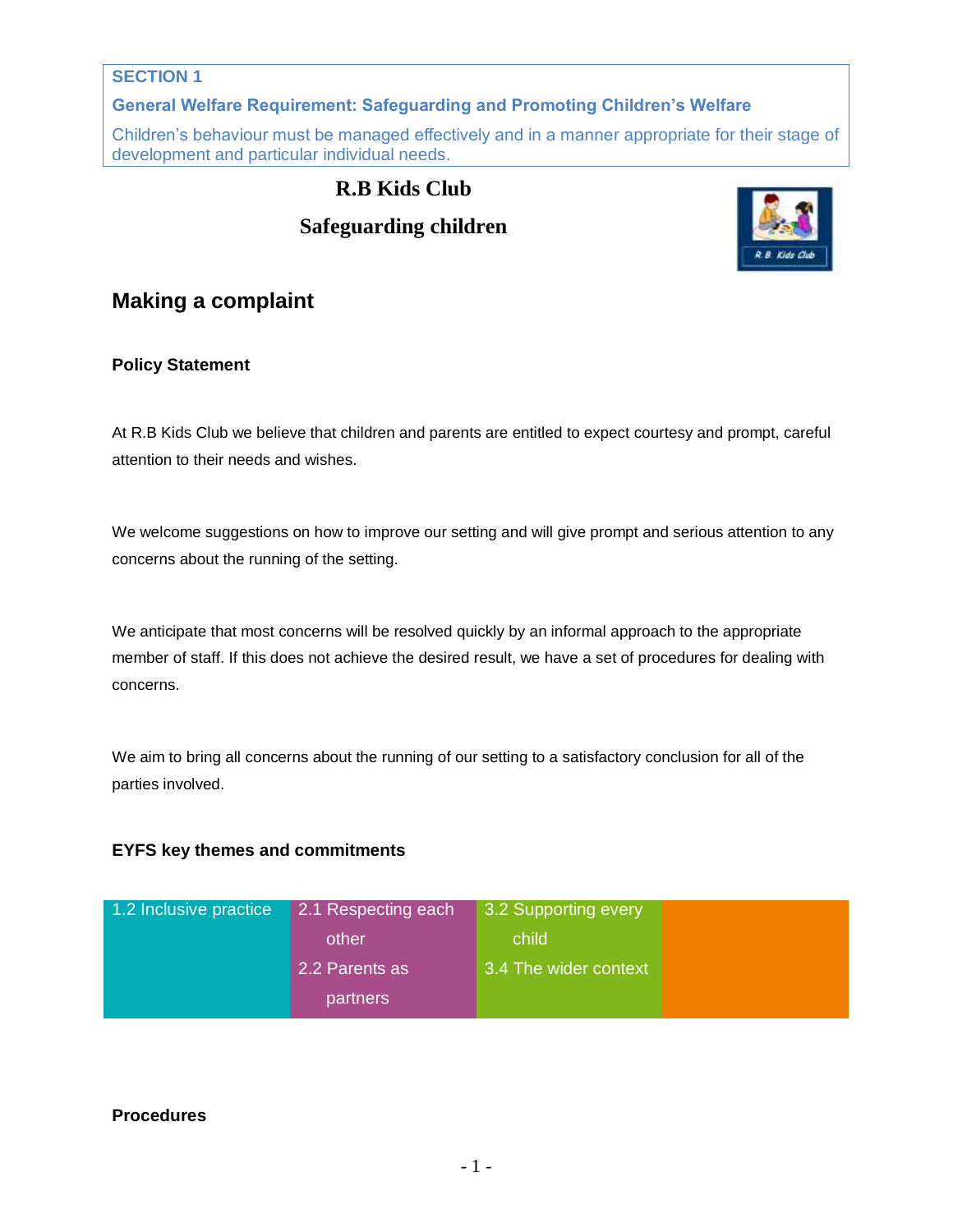#### **Stage One**

If a parent/carer has a complaint about some aspect of the Club's activity, or about the conduct of an individual member of staff, it will often be possible to resolve the problem by simply speaking to the individual concerned and/or to the co-ordinator. As outlined in the Partnership with Parents/Carers policy, the R.B Kids Club is committed to open and regular dialogue with parents/carers and we welcome all comments on its services, regardless of whether they are positive or negative.

In the first instance, parents/carers are encouraged to speak directly to the relevant member of staff, if deemed appropriate. If not, the Co-ordinatorr should be approached and they will try to resolve the problem. If a satisfactory resolution cannot be found, then Stage Two of the procedure will formally come into operation.

#### **Stage Two**

If informal discussions of a complaint or problem have not produced a satisfactory resolution to the situation, parents/carers should put their complaint in detail and in writing to the Co-ordinatorr. Relevant names, dates, evidence and any other important information on the nature of the complaint should be included.

R.B Kids Club will acknowledge receipt of the complaint as soon as possible – within three working days at least – and fully investigate the matter within 15 working days. If there is any delay, the Club will advise the parent/carers of this and offer an explanation. The Co-ordinator will be responsible for sending them a full and formal response to the complaint.

If the Co-ordinator has good reason to believe that the situation has child protection implications, they should inform the designated Child Protection Officer and ensure that the local social services department is contacted, according to the procedure set out in the Child Protection policy. If any party involved in the complaint has good reason to believe that a criminal offence has been committed, then they will contact the police.

The formal response to the complaint from the Club will be sent to the parent/carer concerned and copied to all relevant members of staff if appropriate. The response will include recommendations for dealing with the complaint and for any amendments to the Club's policies or procedures emerging from the investigation.

The Co-ordinator will arrange a time to meet the parent/carer concerned and any other relevant individuals, such as members of staff, to discuss the complaint and the settings response to it. The Coordinator will judge if it is best for all parties to meet together or if individual meetings are more appropriate.

If at the conclusion of this process parents/carers remain dissatisfied with the response they have received, the original complaint along with the Club's response will be passed to the chairperson who will adjudicate the case.

The chairperson will communicate a detailed response, including any actions to be taken, to both the Coordinator and the parents/carers concerned within 15 working days.

#### **Making a Complaint to Ofsted**

Any parent/carer can, at any time, submit a complaint to Ofsted about any aspect of registered childcare provision. Ofsted will consider and investigate all complaints received. The contact address for Ofsted is:

Royal Exchange Buildings St Ann's Square Manchester<br>M2 7LA Phone Number: 08456 40 40 40